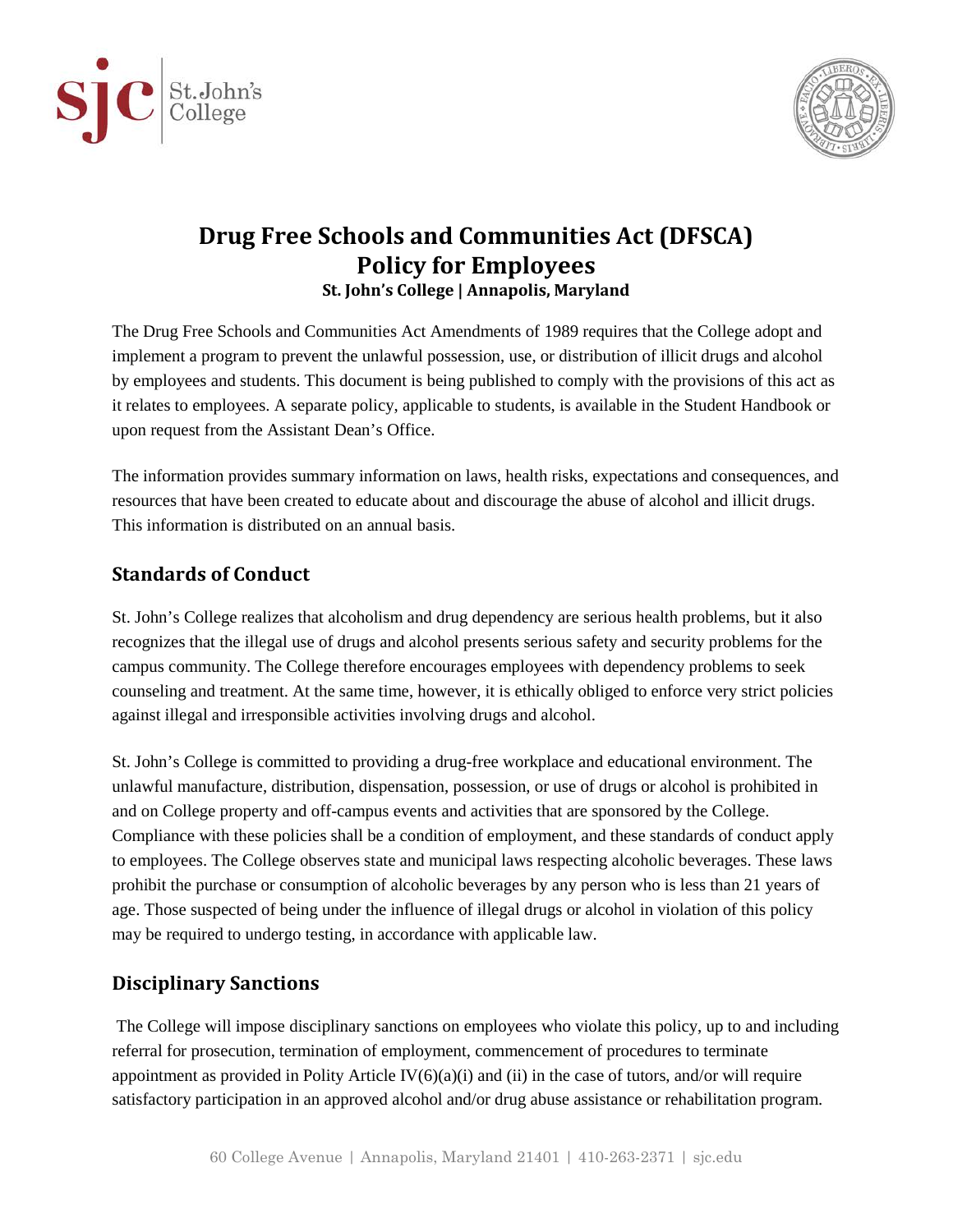Applicants hired into sensitive positions may be subject to drug and/or alcohol testing. An employee MUST notify the Director of Personnel within FIVE CALENDAR DAYS of a conviction for a violation of a criminal drug statute occurring in the workplace. "Conviction" means a finding of guilty (including a plea of no contest) or imposition of sentence, or both.

In addition to disciplinary sanctions imposed by the College, employees should be aware that federal, state, and some local laws treat illegal use, possession, sale, distribution, or manufacture of drugs or alcohol as serious crimes. Conviction can lead to imprisonment, fines, and assigned community service. Courts do not lift prison sentences in order to allow convicted persons to continue their jobs. Felony and certain other convictions can prevent you from entering many fields of employment or professions and may have to be listed on applications for employment.

#### **Drug possession penalties (excluding Marijuana) in the state of Maryland are as follows:**

Possession of any controlled substances besides marijuana (**any amount**) is a misdemeanor, punishable by up to four years in prison and a fine of up to \$25,000. The actual charge and penalties upon conviction are generally based on the amount of a given drug and the defendant's criminal record.

**Note:** Possession of excessive amounts, suggesting the intent to distribute, may be charged as a felony. Penalties for manufacturing, distributing, or dispensing illegal drugs may include imprisonment for up to 10 years for a first offense, and/or a fine of up to \$100,000. Repeat offenses may result in harsher penalties.

#### **Marijuana possession penalties in the state of Maryland are as follows:**

- Less than 10 g: Civil offense–\$100 fine; 2nd offense–\$250 fine; 3rd or subsequent offense–\$500 fine.
- **10 g or more (but less than 50 lbs.):** Misdemeanor; up to one year in jail and/or fine of up to \$1,000.
- **50 lbs. or more:** Felony; up to five years in prison and/or a fine of up to \$100,000. **Note:** Maryland recognizes the legitimate and [lawful use of marijuana for medical purposes.](http://mmcc.maryland.gov/Pages/patients.aspx) Patients with a valid doctor's recommendation are required to register with the state.

# **Alcohol violations**

The state of Maryland also has local ordinances and regulations which prohibit possession of alcoholic beverages by those under 21 years of age, furnishing alcoholic beverages to those under 21 years of age, and falsifying one's age to obtain alcohol. Penalties include fines ranging from \$500 to \$5,000, depending on the offense and whether it is the individual's first offense.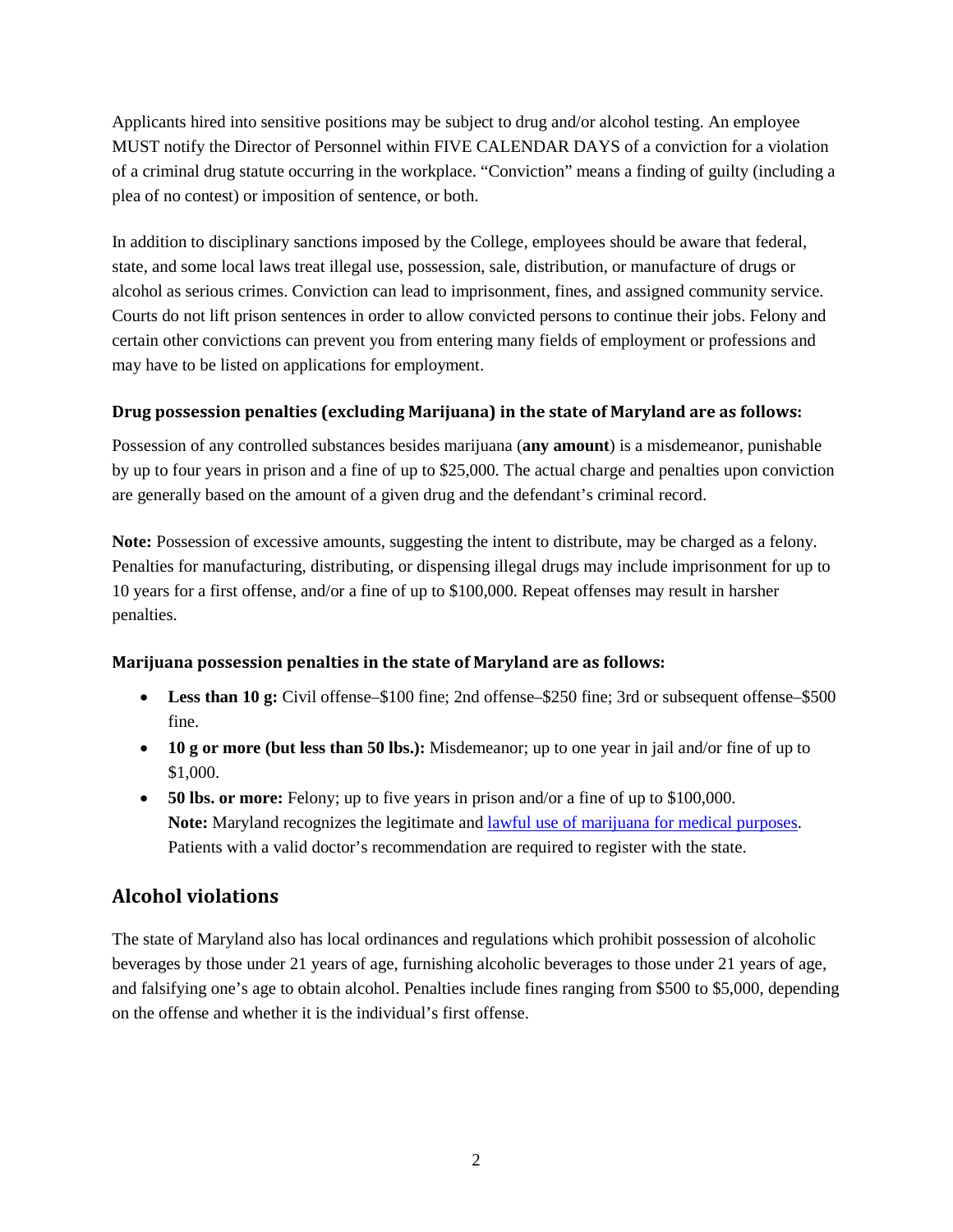Maryland law also prohibits public consumption of alcoholic beverages, and public intoxication. In Maryland, public intoxication means being intoxicated or drinking alcoholic beverages in public, and either endangering the safety of a person or property, or causing a public disturbance. Public drinking is a misdemeanor, which incurs a fine of up to \$100, up to 90 days in jail, or both. However, an intoxicated individual who consents, or whose health is in danger (such as with alcohol poisoning), may be taken to a detoxification center or other appropriate health care facility in lieu of arrest (although other charges, such as for property damage, may still be applicable).

### **Federal Drug Laws and Penalties**

The possession, use, or distribution of illegal drugs is prohibited by federal law (note, that the use of marijuana, including for medicinal reasons, remains illegal under federal law). There are strict penalties for drug convictions, including mandatory prison terms for many offenses. The following information, although not complete, is an overview of federal penalties for first convictions. All penalties are doubled for any subsequent drug conviction.

Persons convicted on federal charges of possessing any controlled substance face penalties of up to one year in prison and a mandatory fine of no less than \$1,000 up to a maximum of \$100,000. Second convictions are punishable by not less than 15 days but not more than two years in prison and a minimum fine of \$2,500 (up to fines of \$250,000). Subsequent convictions are punishable by not less than 90 days but not more than three years in prison and a minimum fine of \$5,000 (up to fines of \$250,000).

Penalties for distribution of controlled substances, including sharing with others even if not sold, can result in far more severe sanctions. Distributing controlled substances in violation of federal law can result in imprisonment of up to 20 years for a first offense and fines in excess of \$250,000. Stricter penalties may result where death or serious injury results from a person's drug use. More information on federal trafficking penalties is available from the United States Drug Enforcement Administration's publication, *[Drugs of Abuse: A DEA Resource Guide](https://www.dea.gov/sites/default/files/drug_of_abuse.pdf)*.

# **Opioids**

The dangers of and current epidemic in opioid abuse have been well-reported and should be clear to everyone. In recognition of the particularly urgent need for preventative education, the Maryland Legislature passed the Heroin and Opioid Education and Community Action Act in 2017. In compliance with this law, all incoming freshmen are required to attend heroin and opioid addiction awareness training during orientation. In addition, Narcan is a drug that when properly administered blocks the effects of opioids on the body and can be used in the emergency treatment of someone who has overdosed on opioids. The College has a supply of Narcan located in the Health Center and Public Safety offices. There is training in Narcan administration offered annually to all interested members of the St. John's community.